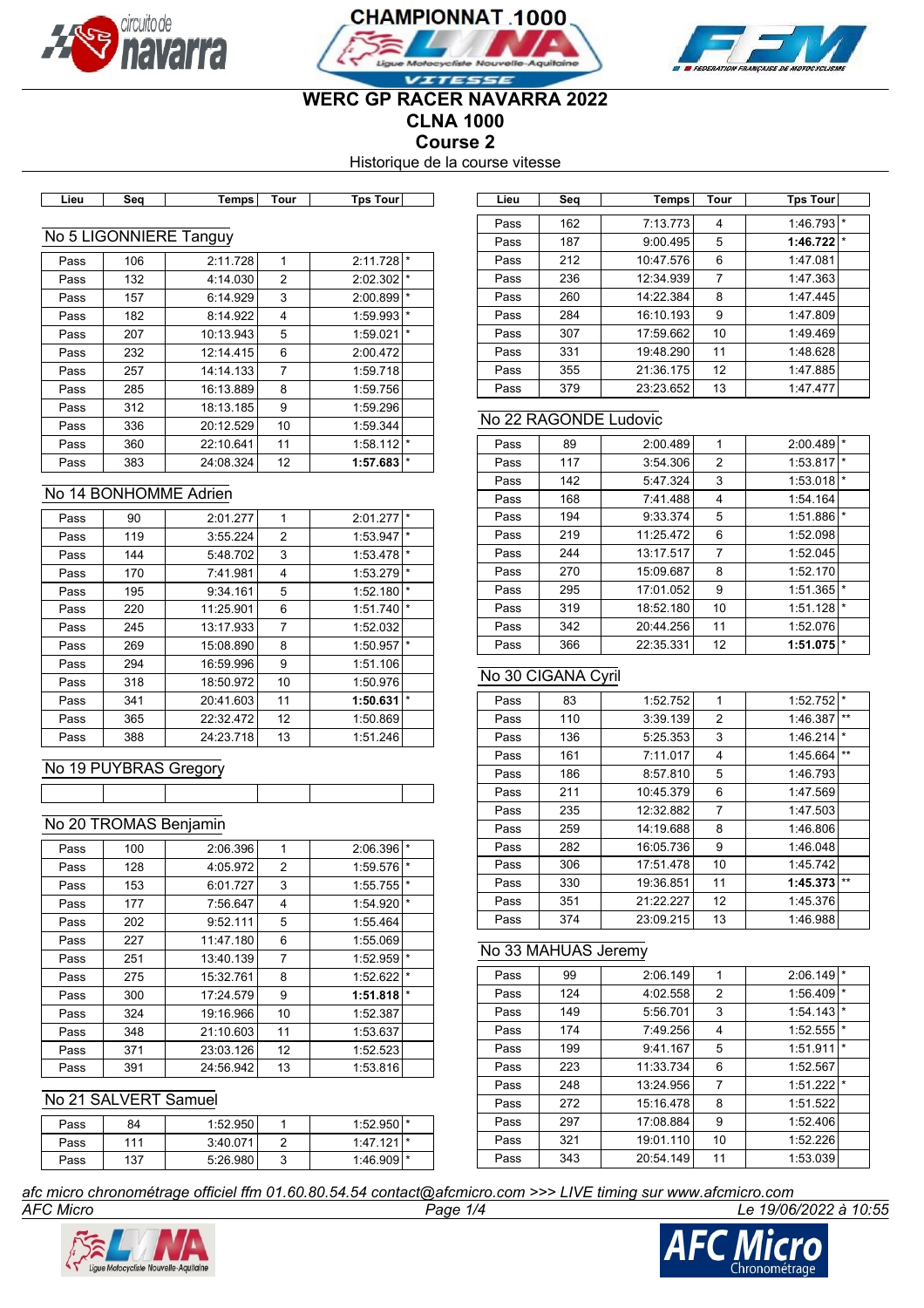





#### CLNA 1000 Course 2 Historique de la course vitesse

**Lieu Seq Temps Tour Tps Tour Lieu Seq Temps Tour Tps Tour**

No 33 MAHUAS Jeremy

| Pass | 367 | 22:44.572 | 10        | $1:50.423$ $*$ |  |
|------|-----|-----------|-----------|----------------|--|
| Pass | 389 | 24:36.199 | 12<br>ט ו | 1:51.627       |  |

## No 34 TASSAN TOFFOLA Stephane

| Pass | 108 | 2:15.648  | 1              | 2:15.648 | $\star$ |
|------|-----|-----------|----------------|----------|---------|
| Pass | 134 | 4:21.002  | 2              | 2:05.354 | $\star$ |
| Pass | 159 | 6:24.480  | 3              | 2:03.478 | $\star$ |
| Pass | 184 | 8:28.388  | 4              | 2:03.908 |         |
| Pass | 209 | 10:32.190 | 5              | 2:03.802 |         |
| Pass | 237 | 12:37.152 | 6              | 2:04.962 |         |
| Pass | 265 | 14:42.138 | $\overline{7}$ | 2:04.986 |         |
| Pass | 291 | 16:46.504 | 8              | 2:04.366 |         |
| Pass | 317 | 18:50.818 | 9              | 2:04.314 |         |
| Pass | 345 | 20:55.515 | 10             | 2:04.697 |         |
| Pass | 369 | 23:00.893 | 11             | 2:05.378 |         |
| Pass | 394 | 25:06.219 | 12             | 2:05.326 |         |
|      |     |           |                |          |         |

## No 35 CAILLAUD Denis

| Pass | 88  | ∩∩ 1<br>. JJ           | .           | $\mathbf{r}$ |
|------|-----|------------------------|-------------|--------------|
| ass' | 115 | $\sim$<br>າ. 10<br>ຯບບ | ้ ∗ 1442. . |              |

### No 40 DALLAVERDE Max

| Pass | 94  | 2:03.267  | 1              | 2:03.267 | $\star$ |
|------|-----|-----------|----------------|----------|---------|
| Pass | 122 | 3:57.145  | $\overline{2}$ | 1:53.878 | $\star$ |
| Pass | 147 | 5:51.082  | 3              | 1:53.937 |         |
| Pass | 173 | 7:46.298  | 4              | 1:55.216 |         |
| Pass | 197 | 9:39.252  | 5              | 1:52.954 | $\star$ |
| Pass | 222 | 11:31.132 | 6              | 1:51.880 | $\star$ |
| Pass | 247 | 13:23.804 | 7              | 1:52.672 |         |
| Pass | 271 | 15:15.903 | 8              | 1:52.099 |         |
| Pass | 296 | 17:08.505 | 9              | 1:52.602 |         |
| Pass | 320 | 19:00.643 | 10             | 1:52.138 |         |
| Pass | 344 | 20:54.996 | 11             | 1:54.353 |         |
| Pass | 368 | 22:46.067 | 12             | 1:51.071 | $\star$ |
| Pass | 390 | 24:38.324 | 13             | 1:52.257 |         |

### No 41 RAVELEAU Sebastien

| Pass | 92  | 2:01.371  | 1  | 2:01.371 | $\star$  |
|------|-----|-----------|----|----------|----------|
| Pass | 118 | 3:54.524  | 2  | 1:53.153 | $\star$  |
| Pass | 143 | 5:47.642  | 3  | 1:53.118 | $\star$  |
| Pass | 167 | 7:40.023  | 4  | 1:52.381 | $\star$  |
| Pass | 193 | 9:32.546  | 5  | 1:52.523 |          |
| Pass | 217 | 11:23.768 | 6  | 1:51.222 | $\star$  |
| Pass | 242 | 13:14.454 | 7  | 1:50.686 | $\star$  |
| Pass | 267 | 15:05.197 | 8  | 1:50.743 |          |
| Pass | 292 | 16:55.584 | 9  | 1:50.387 | $\star$  |
| Pass | 316 | 18:47.741 | 10 | 1:52.157 |          |
| Pass | 340 | 20:37.219 | 11 | 1:49.478 | $^\star$ |
| Pass | 364 | 22:26.987 | 12 | 1:49.768 |          |
| Pass | 387 | 24:17.741 | 13 | 1:50.754 |          |
|      |     |           |    |          |          |

No 54 GUERLOT Cedric

## No 57 DOMMERGUE Mickael

| Pass | 107 | 2:15.078  | 1              | $\star$<br>2:15.078 |  |
|------|-----|-----------|----------------|---------------------|--|
| Pass | 133 | 4:18.738  | $\overline{2}$ | $\star$<br>2:03.660 |  |
| Pass | 158 | 6:20.286  | 3              | $\star$<br>2:01.548 |  |
| Pass | 183 | 8:21.840  | 4              | 2:01.554            |  |
| Pass | 208 | 10:23.462 | 5              | 2:01.622            |  |
| Pass | 233 | 12:24.053 | 6              | $\star$<br>2:00.591 |  |
| Pass | 261 | 14:24.333 | 7              | $\star$<br>2:00.280 |  |
| Pass | 288 | 16:22.802 | 8              | $\star$<br>1:58.469 |  |
| Pass | 313 | 18:20.382 | 9              | $\star$<br>1:57.580 |  |
| Pass | 337 | 20:19.220 | 10             | 1:58.838            |  |
| Pass | 361 | 22:17.667 | 11             | 1:58.447            |  |
| Pass | 385 | 24:15.681 | 12             | 1:58.014            |  |

## No 68 VALLEE Sebastien

| Pass | 86  | 1:56.489  | 1              | 1:56.489 | $\star$ |
|------|-----|-----------|----------------|----------|---------|
| Pass | 114 | 3:46.042  | 2              | 1:49.553 | $\star$ |
| Pass | 140 | 5:35.618  | 3              | 1:49.576 |         |
| Pass | 165 | 7:23.929  | 4              | 1:48.311 | $\star$ |
| Pass | 190 | 9:12.062  | 5              | 1:48.133 | $\star$ |
| Pass | 215 | 10:59.917 | 6              | 1:47.855 | $\star$ |
| Pass | 240 | 12:47.203 | $\overline{7}$ | 1:47.286 | $\star$ |
| Pass | 263 | 14:35.450 | 8              | 1:48.247 |         |
| Pass | 287 | 16:22.462 | 9              | 1:47.012 | $\star$ |
| Pass | 310 | 18:09.929 | 10             | 1:47.467 |         |
| Pass | 333 | 19:58.977 | 11             | 1:49.048 |         |
| Pass | 357 | 21:46.524 | 12             | 1:47.547 |         |
| Pass | 380 | 23:34.417 | 13             | 1:47.893 |         |

## No 70 LEONARD Emmanuel

## No 73 HARDY Sebastien

| Pass | 105 | 2:11.463  | 1              | 2:11.463 | $\star$ |
|------|-----|-----------|----------------|----------|---------|
| Pass | 131 | 4:13.168  | $\overline{2}$ | 2:01.705 | $\star$ |
| Pass | 156 | 6:13.748  | 3              | 2:00.580 | $\star$ |
| Pass | 181 | 8:13.683  | 4              | 1:59.935 | $\star$ |
| Pass | 206 | 10:12.297 | 5              | 1:58.614 | $\star$ |
| Pass | 231 | 12:10.660 | 6              | 1:58.363 | $\star$ |
| Pass | 256 | 14:09.313 | $\overline{7}$ | 1:58.653 |         |
| Pass | 283 | 16:09.498 | 8              | 2:00.185 |         |
| Pass | 309 | 18:09.175 | 9              | 1:59.677 |         |
| Pass | 334 | 20:08.132 | 10             | 1:58.957 |         |
| Pass | 359 | 22:06.953 | 11             | 1:58.821 |         |
| Pass | 382 | 24:06.457 | 12             | 1:59.504 |         |
|      |     |           |                |          |         |

#### No 83 LAIR Alexandre

| Pass | 91  | 2:01.355 | $2:01.355$ <sup>*</sup> |  |
|------|-----|----------|-------------------------|--|
| Pass | 116 | 3:51.552 | $1:50.197$ <sup>*</sup> |  |
| Pass | 141 | 5:42.332 | 1:50.780                |  |

*afc micro chronométrage officiel ffm 01.60.80.54.54 contact@afcmicro.com >>> LIVE timing sur www.afcmicro.com*



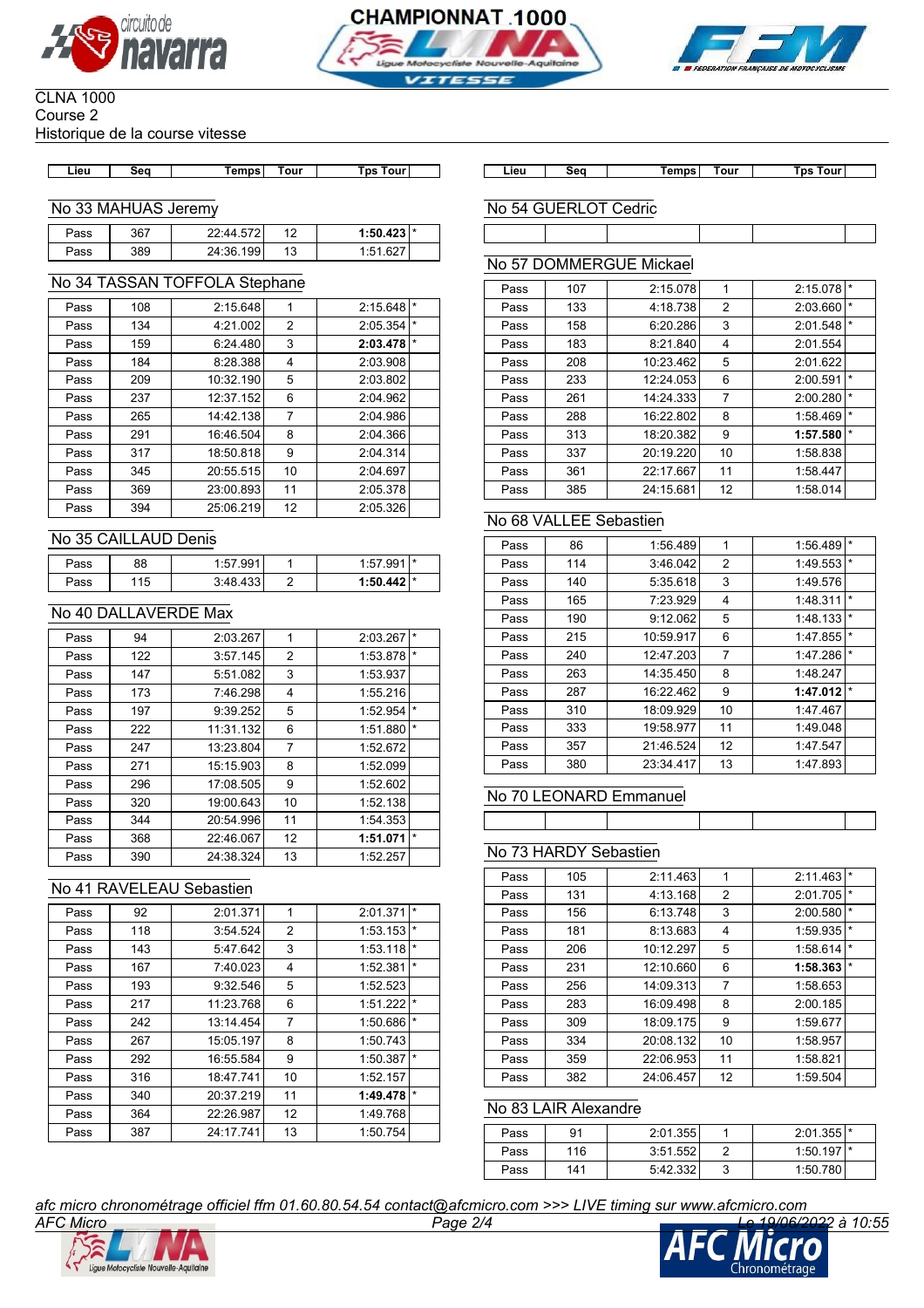





#### CLNA 1000 Course 2 Historique de la course vitesse

| ∟ieu | Sea | Temps | Tour | <b>Tps Tour</b> |
|------|-----|-------|------|-----------------|

#### No 83 LAIR Alexandre

| Pass | 166 | 7:32.538  | 4  | 1:50.206            |
|------|-----|-----------|----|---------------------|
| Pass | 191 | 9:23.199  | 5  | 1:50.661            |
| Pass | 216 | 11:14.255 | 6  | 1:51.056            |
| Pass | 241 | 13:05.657 | 7  | 1:51.402            |
| Pass | 266 | 14:56.044 | 8  | 1:50.387            |
| Pass | 290 | 16:45.943 | 9  | $\star$<br>1:49.899 |
| Pass | 314 | 18:36.413 | 10 | 1:50.470            |
| Pass | 338 | 20:27.576 | 11 | 1:51.163            |
| Pass | 362 | 22:19.046 | 12 | 1:51.470            |
| Pass | 384 | 24:12.952 | 13 | 1:53.906            |

### No 85 PALLUAU Judicael

| Pass | 93  | 2:02.625  | 1  | 2:02.625 | $\star$ |
|------|-----|-----------|----|----------|---------|
| Pass | 120 | 3:56.286  | 2  | 1:53.661 | $\star$ |
| Pass | 146 | 5:50.612  | 3  | 1:54.326 |         |
| Pass | 172 | 7:45.943  | 4  | 1:55.331 |         |
| Pass | 198 | 9:40.606  | 5  | 1:54.663 |         |
| Pass | 224 | 11:34.764 | 6  | 1:54.158 |         |
| Pass | 249 | 13:29.724 | 7  | 1:54.960 |         |
| Pass | 273 | 15:24.991 | 8  | 1:55.267 |         |
| Pass | 298 | 17:19.880 | 9  | 1:54.889 |         |
| Pass | 322 | 19:14.899 | 10 | 1:55.019 |         |
| Pass | 347 | 21:10.525 | 11 | 1:55.626 |         |
| Pass | 372 | 23:03.909 | 12 | 1:53.384 | *       |
| Pass | 393 | 24:58.954 | 13 | 1:55.045 |         |

### No 88 POIRIER Thomas

| Pass | 103 | 2:07.867  | 1              | 2:07.867 | $\star$ |
|------|-----|-----------|----------------|----------|---------|
| Pass | 130 | 4:08.173  | $\overline{2}$ | 2:00.306 | $\star$ |
| Pass | 155 | 6:05.254  | 3              | 1:57.081 | $\star$ |
| Pass | 180 | 8:01.332  | 4              | 1:56.078 | $\star$ |
| Pass | 205 | 9:56.896  | 5              | 1:55.564 | $\star$ |
| Pass | 230 | 11:51.316 | 6              | 1:54.420 | $\star$ |
| Pass | 255 | 13:45.705 | $\overline{7}$ | 1:54.389 | $\star$ |
| Pass | 280 | 15:39.645 | 8              | 1:53.940 | $\star$ |
| Pass | 304 | 17:35.277 | 9              | 1:55.632 |         |
| Pass | 327 | 19:28.905 | 10             | 1:53.628 | *       |
| Pass | 352 | 21:24.867 | 11             | 1:55.962 |         |
| Pass | 376 | 23:18.412 | 12             | 1:53.545 | *       |

## No 93 GEVAUX Cyriac

| Pass | 82  | 1:52.000  | 1              | 1:52.000 | $**$    |
|------|-----|-----------|----------------|----------|---------|
| Pass | 109 | 3:38.402  | 2              | 1:46.402 | $**$    |
| Pass | 135 | 5:24.502  | 3              | 1:46.100 | $**$    |
| Pass | 160 | 7:10.550  | 4              | 1:46.048 | $**$    |
| Pass | 185 | 8:57.824  | 5              | 1:47.274 |         |
| Pass | 210 | 10:45.012 | 6              | 1:47.188 |         |
| Pass | 234 | 12:31.779 | $\overline{7}$ | 1:46.767 |         |
| Pass | 258 | 14:18.218 | 8              | 1:46.439 |         |
| Pass | 281 | 16:04.074 | 9              | 1:45.856 | $\star$ |
| Pass | 305 | 17:50.032 | 10             | 1:45.958 |         |
| Pass | 329 | 19:35.777 | 11             | 1:45.745 | *       |

| Lieu | Seq                | <b>Temps</b> | Tour | <b>Tps Tour</b> | Lieu | Seq | Temps     | Tour      | Tps Tour      |
|------|--------------------|--------------|------|-----------------|------|-----|-----------|-----------|---------------|
|      |                    |              |      |                 | Pass | 350 | 21:21.877 | 12<br>.   | 1:46.100      |
| 83 ہ | _AIR_<br>Alexandre |              |      |                 | Pass | 373 | 23:07.182 | 12<br>ں ا | $1:45.305$ ** |

#### No 99 POVEROMO Clement

| Pass | 97  | 2:04.882  |                | 2:04.882 | $\star$ |
|------|-----|-----------|----------------|----------|---------|
| Pass | 123 | 3:57.785  | $\overline{2}$ | 1:52.903 |         |
| Pass | 148 | 5:51.364  | 3              | 1:53.579 |         |
| Pass | 171 | 7:44.891  |                | 1:53.527 |         |
| Pass | 196 | 9:38.001  | 5              | 1:53.110 |         |
| Pass | 221 | 11:29.896 | 6              | 1:51.895 |         |
| Pass | 246 | 13:23.141 | 7              | 1:53.245 |         |
| In   | 276 | 15:33.785 | 8              | 2:10.644 |         |

### No 113 LEONARD Axel

| Pass | 96  | 2:04.850  | 1  | 2:04.850 | $\star$ |
|------|-----|-----------|----|----------|---------|
| Pass | 125 | 4:03.919  | 2  | 1:59.069 | $\star$ |
| Pass | 152 | 6:00.606  | 3  | 1:56.687 | $\star$ |
| Pass | 179 | 7:57.800  | 4  | 1:57.194 |         |
| Pass | 204 | 9:54.035  | 5  | 1:56.235 | $\star$ |
| Pass | 229 | 11:48.638 | 6  | 1:54.603 | $\star$ |
| Pass | 254 | 13:43.857 | 7  | 1:55.219 |         |
| Pass | 279 | 15:39.342 | 8  | 1:55.485 |         |
| Pass | 303 | 17:35.231 | 9  | 1:55.889 |         |
| Pass | 328 | 19:30.139 | 10 | 1:54.908 |         |
| Pass | 353 | 21:26.034 | 11 | 1:55.895 |         |
| Pass | 377 | 23:20.590 | 12 | 1:54.556 | $\star$ |

#### No 125 COLLOT Paul

| Pass | 104 | 2:08.490  | 1  | 2:08.490 | *       |
|------|-----|-----------|----|----------|---------|
| Pass | 129 | 4:06.664  | 2  | 1:58.174 | $\star$ |
| Pass | 154 | 6:02.576  | 3  | 1:55.912 | $\star$ |
| Pass | 178 | 7:57.786  | 4  | 1:55.210 | $\star$ |
| Pass | 203 | 9:52.392  | 5  | 1:54.606 | $\star$ |
| Pass | 228 | 11:47.378 | 6  | 1:54.986 |         |
| Pass | 253 | 13:42.116 | 7  | 1:54.738 |         |
| Pass | 277 | 15:36.166 | 8  | 1:54.050 | $\star$ |
| Pass | 301 | 17:30.092 | 9  | 1:53.926 | $\star$ |
| Pass | 325 | 19:23.748 | 10 | 1:53.656 | $\star$ |
| Pass | 349 | 21:17.825 | 11 | 1:54.077 |         |
| Pass | 375 | 23:12.514 | 12 | 1:54.689 |         |

### No 168 DUPONT Archibald

| Pass | 87  | 1:56.711  | 1              | $\star$<br>1:56.711 |  |
|------|-----|-----------|----------------|---------------------|--|
| Pass | 113 | 3:45.164  | $\overline{2}$ | $\star$<br>1:48.453 |  |
| Pass | 139 | 5:34.041  | 3              | 1:48.877            |  |
| Pass | 163 | 7:22.399  | 4              | $\star$<br>1:48.358 |  |
| Pass | 188 | 9:09.849  | 5              | $\star$<br>1:47.450 |  |
| Pass | 213 | 10:56.965 | 6              | $\star$<br>1:47.116 |  |
| Pass | 238 | 12:44.450 | 7              | 1:47.485            |  |
| Pass | 262 | 14:31.724 | 8              | 1:47.274            |  |
| Pass | 286 | 16:18.409 | 9              | $\star$<br>1:46.685 |  |
| Pass | 308 | 18:05.996 | 10             | 1:47.587            |  |
| Pass | 332 | 19:53.401 | 11             | 1:47.405            |  |
| Pass | 356 | 21:40.176 | 12             | 1:46.775            |  |

*afc micro chronométrage officiel ffm 01.60.80.54.54 contact@afcmicro.com >>> LIVE timing sur www.afcmicro.com*